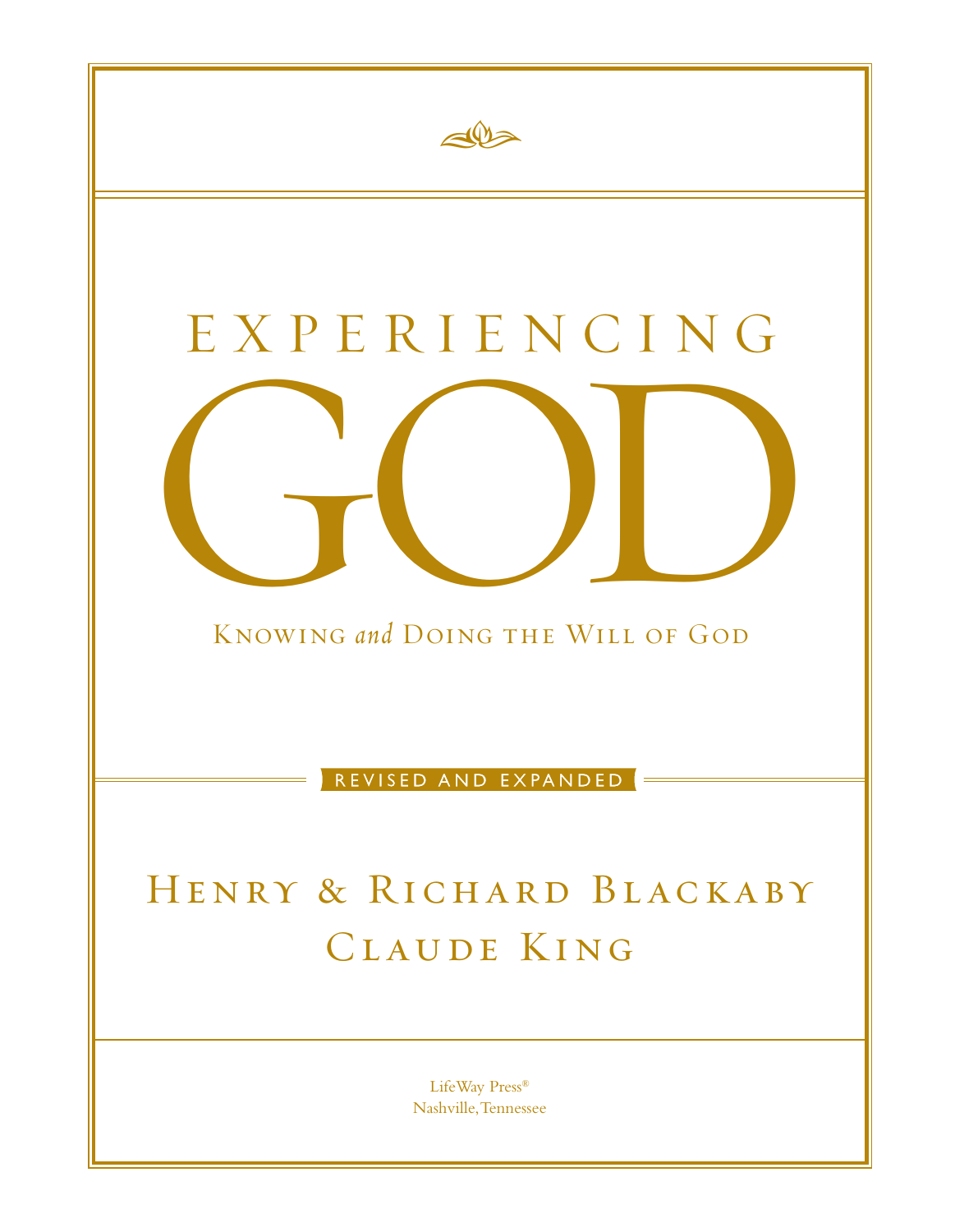© 1990 LifeWay Press® Revised 2007

No part of this book may be reproduced or transmitted in any form or by any means, electronic or mechanical, including photocopying and recording, or by any information storage or retrieval system, except as may be expressly permitted in writing by the publisher. Requests for permission should be addressed in writing to LifeWay Press®; One LifeWay Plaza; Nashville, TN 37234-0175.

ISBN 978-1-4158-5838-7 Item 005084536

This book is the resource for course CG-0119 in the Ministry category of the Christian Growth Study Plan.

Dewey decimal classification: 231 Subject heading: GOD—WILL

Cover art: Mike Wimmer is one of the nation's leading illustrators. He has done numerous book covers, movie posters, and images used in major national advertising campaigns. When he was asked to paint the portrait of Moses for *Experiencing God,* Mike's extensive research, talent, and commitment led to a classic rendition of the prophet's experience with God at the burning bush.

Unless indicated otherwise, Scripture quotations are from the Holy Bible, New International Version, copyright © 1973, 1978, 1984 by International Bible Society. Scripture quotations marked NKJV are from the New King James Version. Copyright © 1979, 1980, 1982, Thomas Nelson, Inc., Publishers.

To order additional copies of this resource, write to LifeWay Church Resources Customer Service; One LifeWay Plaza; Nashville, TN 37234-0113; e-mail *orderentry@lifeway.com;* fax (615) 251-5933; phone toll free (800) 458-2772; order online at *www.lifeway.com;* or visit the LifeWay Christian Store serving you.

*Printed in the United States of America*

Leadership and Adult Publishing LifeWay Church Resources One LifeWay Plaza Nashville, TN 37234-0175

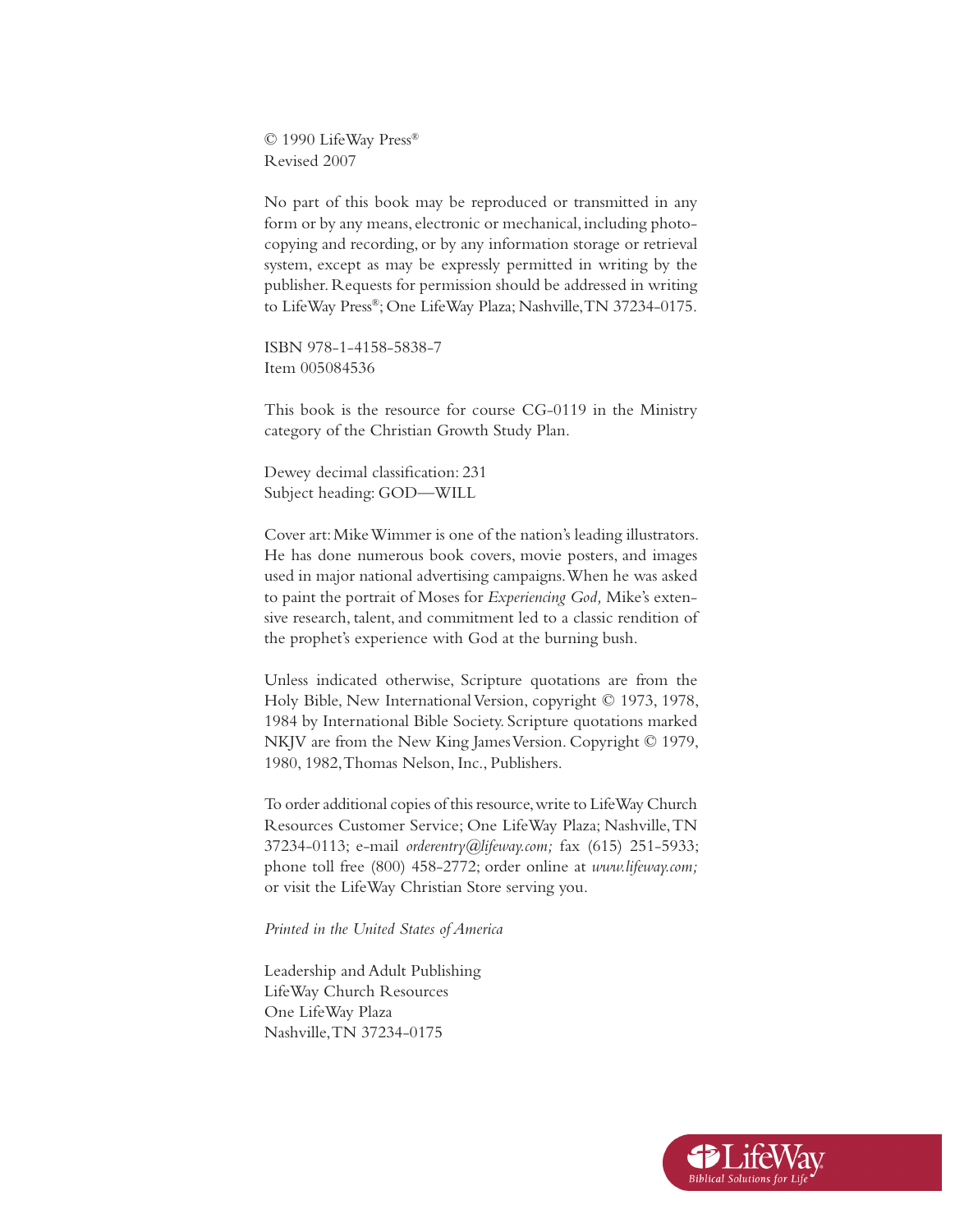# CONTENTS

| UNIT I                                         |
|------------------------------------------------|
| UNIT <sub>2</sub><br>Looking to $God \dots 30$ |
| UNIT <sub>3</sub>                              |
| UNIT <sub>4</sub>                              |
| UNIT <sub>5</sub>                              |
| UNIT <sub>6</sub>                              |
| UNIT <sub>7</sub>                              |
| UNIT <sub>8</sub>                              |
| UNIT <sub>9</sub>                              |
| UNIT 10                                        |
| Unit ii                                        |
| UNIT <sub>12</sub>                             |
|                                                |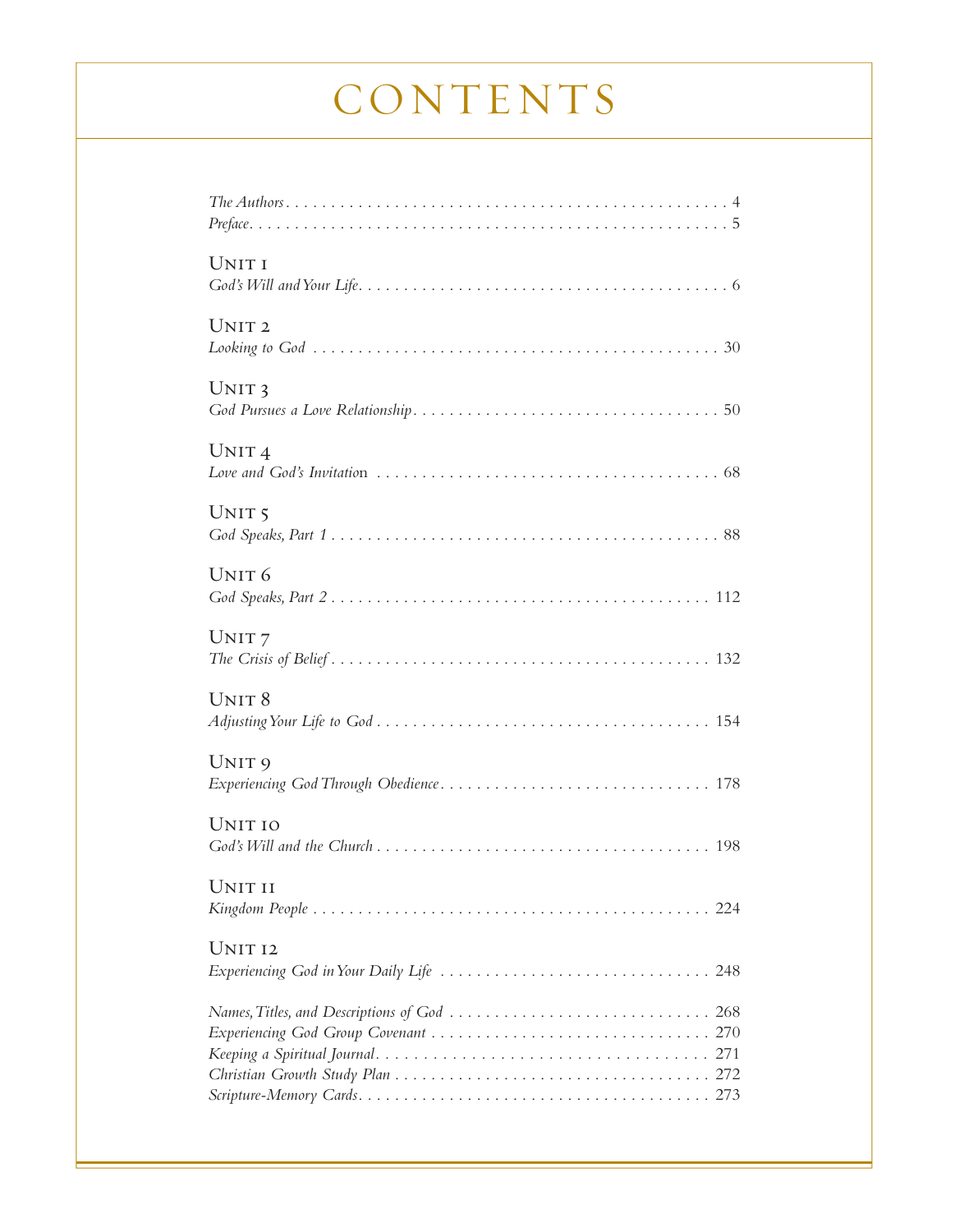# UNIT VERSE T

### Verse to Memorize

"I am the vine; you are the branches. If a man remains in me and I in him, he will bear much fruit; apart from me YOU CAN DO NOTHING." JOHN 15:5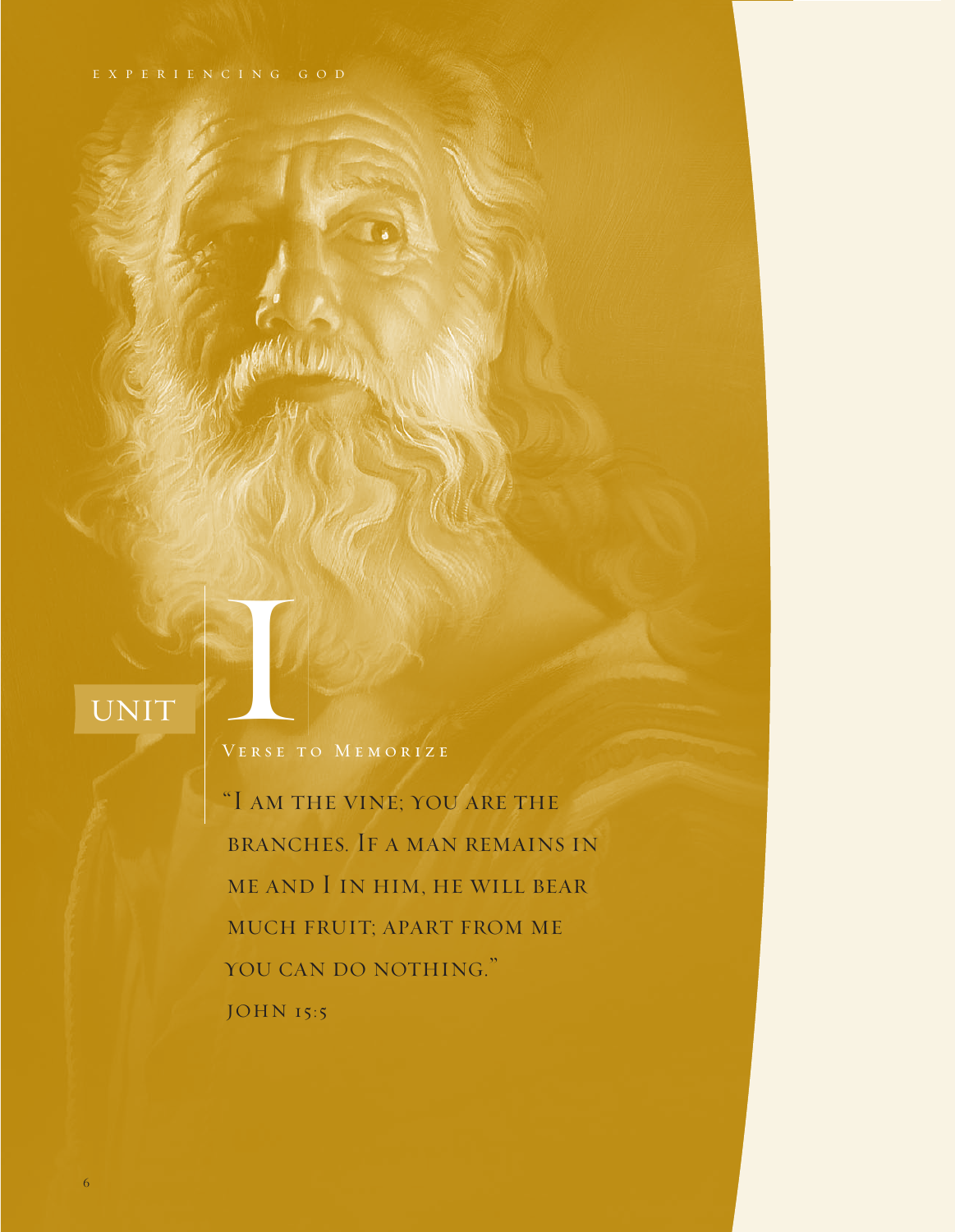# God's Will and Your Life

### Vancouver World's Fair

When the World's Fair was coming to Vancouver, our association of churches was convinced God wanted us to try to reach the 22 million people who would come to our city. We had about 2,000 members in our churches. How in the world could our little group make much impact on such a mass of tourists from all over the world?

Two years before the fair, we began to set our plans in motion. The total income for our association was \$9,000. The following year it grew to \$16,000. The year of the World's Fair, we set a budget for \$202,000.<sup>1</sup> We had commitments that would provide 35 percent of that budget. Sixty-five percent of it depended on prayer. Can you operate a budget on prayer? Yes. But when you do that, you are attempting something only God can do. What do most of us do? We set the practical budget, which represents what we can do. Then we might set a second hope or faith budget. The budget we really trust and use, however, is the one we can reach by ourselves. We do not really trust God to make a practical difference in what we do.

As an association of churches, we decided God had definitely led us to the work that would cost \$202,000. That became our operating budget. All of our people began praying for God to provide for everything we believed He had led us to do during the World's Fair. At the end of the year, I asked our treasurer how much money we had received. From Canada, the United States, and other parts of the world we had received \$264,000. People from all over North America assisted us. During the fair we became a catalyst to see almost 20,000 people accept Jesus Christ. You cannot explain that except in terms of God's intervention. Only God could have done that. He accomplished it with a people who had determined to be servants and were moldable and available for their Master's use.

 $\mathcal{L}$ 

<sup>1.</sup> Throughout this book I will give illustrations that sometimes mention amounts of money. Don't get caught up in the amounts, since they are relative to the year when the event took place. Some amounts may seem small by current standards, while other amounts may seem inconceivably large in other cultures or economies. Focus instead on the faith required or the miraculous timing and provision of the Lord in regard to the need. In the case above, the amounts merely indicate the size of the faith required when the people compared the proposed budget to their previous experience.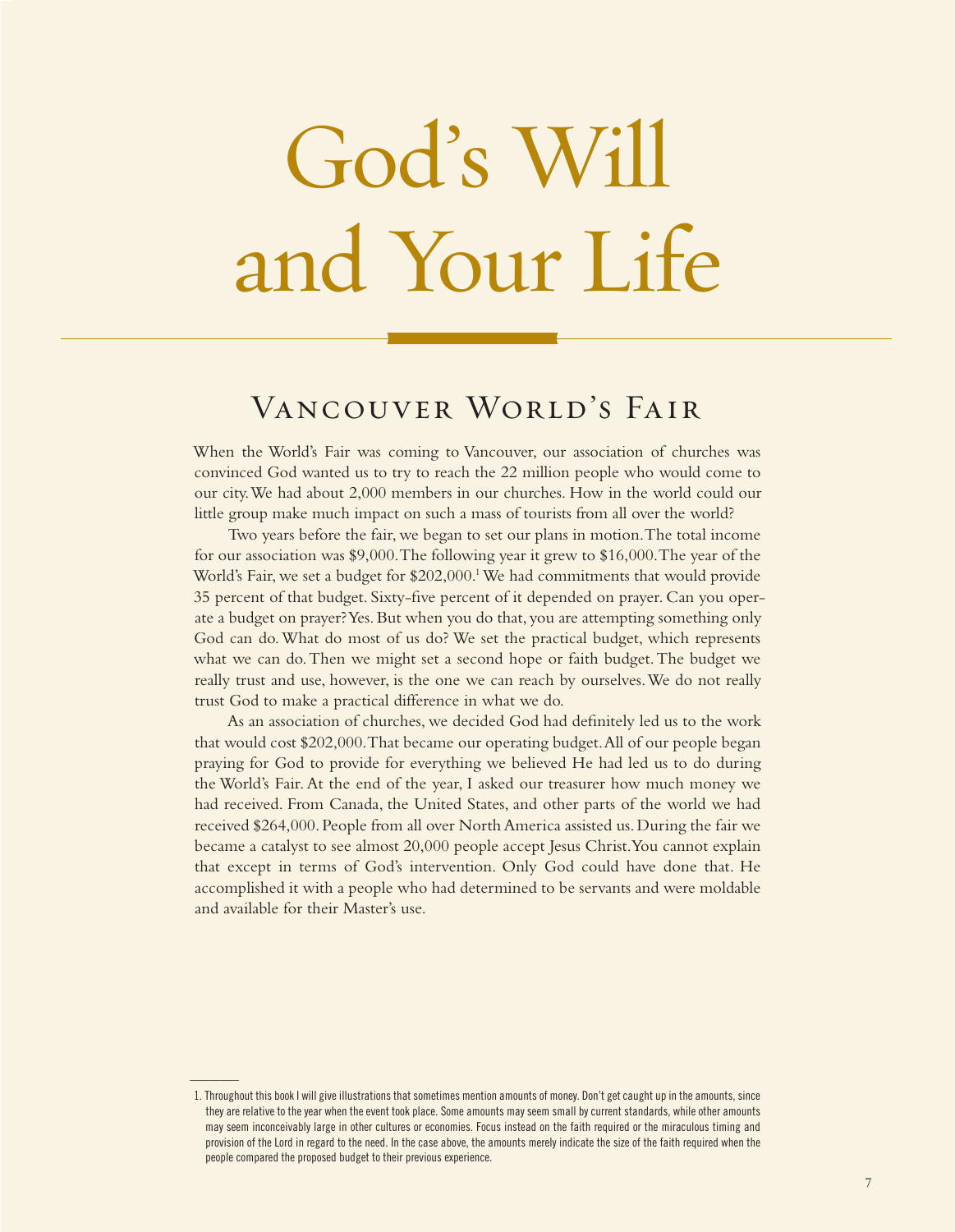### EXPERIENCING GOD

# $\int$  $\Delta$ Y  $\frac{1}{2}$

Jesus watched to see where the Father was at work and joined Him.

### $\triangle$

Look to see what God says and how He works in the Scriptures. Make your decisions and evaluate your experiences based on biblical truths.

Malachi 3:6 "I the LORD do not change."

# Jesus Is Your Model

During this course and throughout your life, you will have times when you want to respond to situations based on your own experiences or your own wisdom. Such an approach will get you in trouble. This should be your guideline: always go to the Bible and ask the Holy Spirit to reveal the truth of your situation to you. Look to see what God says and how He works in the Scriptures. Make your decisions and evaluate your experiences based on biblical truths.

When you study the Scriptures, do not base your decision on one isolated verse or story. Look to see how God generally works throughout the Scriptures. When you learn how God has consistently related to people throughout history, you can expect Him to work in a similar way with you. Your experience is valid only as it is confirmed in the Scriptures. I never deny anyone's personal experience. I always reserve the right, however, to interpret it according to what I understand from Scripture. At times individuals get upset with me and say, "I don't care what you say. I've experienced this." I kindly respond, "I do not deny your experience, but I question your interpretation of what happened because it is contrary to what I see in God's Word." Our experiences cannot be our guide. Every event in your life must be understood and interpreted by the Scriptures, for the God revealed in Scripture does not change (see **Mal. 3:6**).

### **Mark the following statements** *T* **(true) or** *F* **(false). 1**

- \_\_\_ a. I can trust my experiences as an effective way to know and follow God.
- \_\_\_ b. I should always evaluate my experiences based on the truths I find in God's Word.
- \_\_\_ c. I may get a distorted understanding of God if I do not check my experiences against the truths of Scripture.
- \_\_\_ d. I can trust God to work in my life similarly to ways I see Him working throughout the Scriptures.

Statements b, c, and d are true. The first statement is false because your experiences must be interpreted in light of the Scriptures. Experience alone is not a trustworthy guide. You must be cautious about isolating a single event from the context of Scripture. Instead, observe the way God works throughout the Bible. You will never go wrong if, under the Holy Spirit's instruction, you let the Bible be your guide.

### **The Bible Is Your Guide**

Christians are becoming more and more unfamiliar with the Bible as a guide for their daily living. Consequently, they turn to worldly solutions, programs, and methods that appear to be answers to spiritual problems. I use God's Word as a guide to what I should do. Some people say, "Henry, that is not practical." They want me to disregard the Bible and to rely on the world's ways or on personal experience. But as a Christian disciple, I cannot abandon the guidance I find in the Bible. The Bible is my guide for how to relate to God and how to live my life.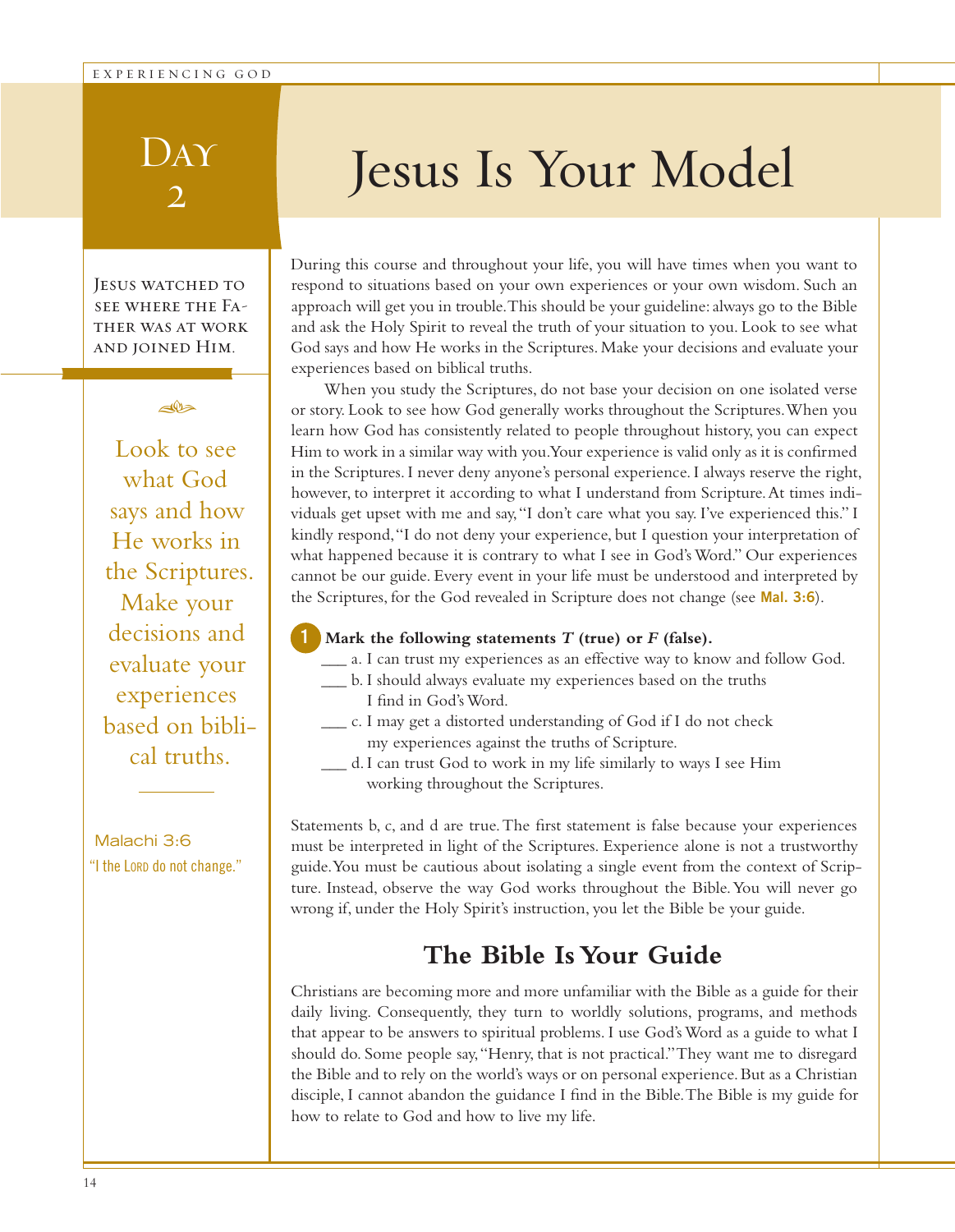How do you let God's Word become your guide? When I seek God's direction, I insist on following the directives I see in His Word. Yesterday's lesson is an example. Does God call people to follow Him without giving them all the details in advance? We know He called Abram to follow that way. Is that pattern consistent in the Scriptures?

**Read the following Scriptures about Jesus' call for people to follow Him. Write what Jesus told these people to do.**

| Matthew 4:21-22: | Matthew 4:18-20: |  |
|------------------|------------------|--|
|                  |                  |  |
| Matthew 9:9:     |                  |  |
| Acts $9:1-20$ :  |                  |  |

In some cases God gave more details than in others. We will look at Moses' call and discover God gave him a bigger picture of the assignment than He usually revealed. In every case, however, the individual had to stay close to God for His daily guidance. For Moses and the children of Israel, God led through a cloud by day and fire by night. For Peter, Andrew, James, John, Matthew, and Saul, God disclosed little detail about their assignments. He basically said, "Follow Me, and I will show you."

### **What Is God's Will?**

When people seek to know and do God's will, many ask the question, What is God's will for my life? One of my seminary professors, Gaines S. Dobbins, used to say, "If you ask the wrong question, you will get the wrong answer." Sometimes we assume every question is legitimate. However, when we ask the wrong question, we may find an answer but remain disoriented to God and His activity. Always check to see whether you have asked the right question before you pursue the answer.

What is God's will for my life? is *not* the right question. I think the proper question is, What is God's will? Once I know God's will, then I can adjust my life to Him. In other words, what is it God is purposing to accomplish where I am? Once I know what God is doing, then I know what I need to do. The focus needs to be on *God*, not on *my life!*

When I want to learn how to know and do God's will, I can find no better model than Jesus' life. During His approximately 33 years on earth, He perfectly completed every assignment the Father gave Him. He never failed to do the will of the Father. He never sinned. Would you like to understand how Jesus came to know and do His Father's will?

### **Read John 5:17,19-20 in the margin and answer the questions. 3**

a. Who is always at work?

**2**

- b. How much can the Son do by Himself?
- c. What does the Son do?
- d. Why does the Father show the Son what He is doing?

Some people read these verses and have difficulty understanding that Jesus Christ was fully God and fully human. Our minds can't fully grasp the truth that Jesus and the Father are one (John 15:9). We will look at their oneness more later. But make no mistake. Jesus is God and He lived on earth in human flesh. In these verses Jesus clearly states how He knew what to do. Jesus watched to see where His Father was at work and joined Him. Jesus' approach to knowing and doing His Father's will can be outlined like this:

### $\text{A}$

The proper question is, What is God's will?

### John 5:17,19-20

17"My Father is always at his work to this very day, and I, too, am working. <sup>19</sup> I tell you the truth, the Son can do nothing by himself; he can do only what he sees his Father doing, because whatever the Father does the Son also does. 20 For the Father loves the Son and shows him all he does. Yes, to your amazement he will show him even greater things than these."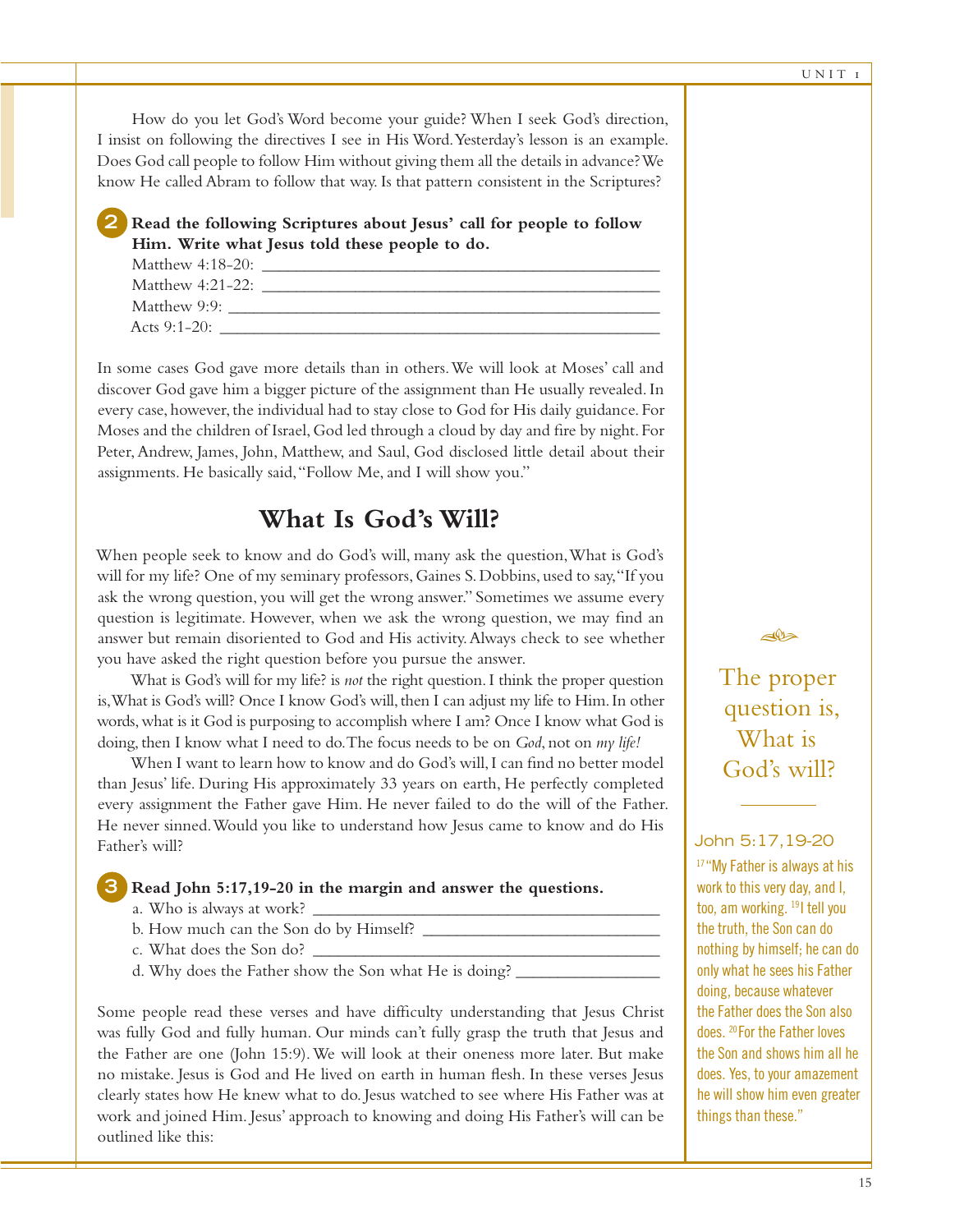### EXPERIENCING GOD

 $\triangle$ 

## Watch to see where God is working and join Him!



### SUMMARY STATEMENTS

The Bible is my guide for faith and practice.

The right question is, What is God's will?

Watch to see where God is working and join Him.

God is always at work around me.

### **Jesus' Example**

- 1. The Father has been working right up until now.
- 2. Now the Father has Me working.
- 3. I do nothing on My own initiative.
- 4. I watch to see what the Father is doing.
- 5. I do what I see the Father doing.
- 6. The Father loves Me.
- 7. He shows Me everything He is doing.

This model applies to your life personally and also to your church. It is not a stepby-step approach for knowing and doing God's will. It describes a love relationship through which God accomplishes His purposes. I sum it up this way: watch to see where God is working and join Him!

### **God Is Always at Work Around You**

Right now God is working all around you, as well as in your life. One of the greatest tragedies among God's people is that, although they deeply long to experience God, they are encountering Him day after day but do not recognize Him. By the end of this course, you will have learned many ways to clearly identify God's activity in and around your life. The Holy Spirit and God's Word will instruct you and will help you know when and where God is working. Once you know where He is active, you will adjust your life to join Him in His activity.

You will experience God accomplishing His purposes through your life. When you enter this kind of intimate love relationship with God, you will know and do His will and experience Him in ways you have never known before. You cannot achieve this by following a spiritual formula. Only God can bring you into this kind of relationship.

\_\_\_\_\_\_\_\_\_\_\_\_\_\_\_\_\_\_\_\_\_\_\_\_\_\_\_\_\_\_\_\_\_\_\_\_\_\_\_\_\_\_\_\_\_\_\_\_\_\_\_\_\_\_\_\_\_\_\_\_\_\_

**Turn to the diagram inside the back cover of this book. Read all seven of the realities of experiencing God. Personalize the**  *fi rst* **statement and write it below, using** *me* **instead of** *you.* **4**

Later this week we will take a closer look at these seven truths.

**Review today's lesson. Pray and ask God to identify one or more statements or Scriptures He wants you to understand, learn, or practice. Underline them. Then respond to the following.**

What was the most meaningful statement or Scripture you read today?

 $\_$  $\_$  $\_$  $\_$  $\_$  $\_$ 

Reword the statement or Scripture into a prayer of response to God.

\_\_\_\_\_\_\_\_\_\_\_\_\_\_\_\_\_\_\_\_\_\_\_\_\_\_\_\_\_ \_\_\_\_\_\_\_\_\_\_\_\_\_\_\_\_\_\_\_\_\_\_\_\_\_\_\_\_\_ \_\_\_\_\_\_\_\_\_\_\_\_\_\_\_\_\_\_\_\_\_\_\_\_\_\_\_\_\_ \_\_\_\_\_\_\_\_\_\_\_\_\_\_\_\_\_\_\_\_\_\_\_\_\_\_\_\_\_ \_\_\_\_\_\_\_\_\_\_\_\_\_\_\_\_\_\_\_\_\_\_\_\_\_\_\_\_\_ \_\_\_\_\_\_\_\_\_\_\_\_\_\_\_\_\_\_\_\_\_\_\_\_\_\_\_\_\_

What does God want you to do in response to today's study?

\_\_\_\_\_\_\_\_\_\_\_\_\_\_\_\_\_\_\_\_\_\_\_\_\_\_\_\_\_ \_\_\_\_\_\_\_\_\_\_\_\_\_\_\_\_\_\_\_\_\_\_\_\_\_\_\_\_\_ \_\_\_\_\_\_\_\_\_\_\_\_\_\_\_\_\_\_\_\_\_\_\_\_\_\_\_\_\_ \_\_\_\_\_\_\_\_\_\_\_\_\_\_\_\_\_\_\_\_\_\_\_\_\_\_\_\_\_ \_\_\_\_\_\_\_\_\_\_\_\_\_\_\_\_\_\_\_\_\_\_\_\_\_\_\_\_\_ \_\_\_\_\_\_\_\_\_\_\_\_\_\_\_\_\_\_\_\_\_\_\_\_\_\_\_\_\_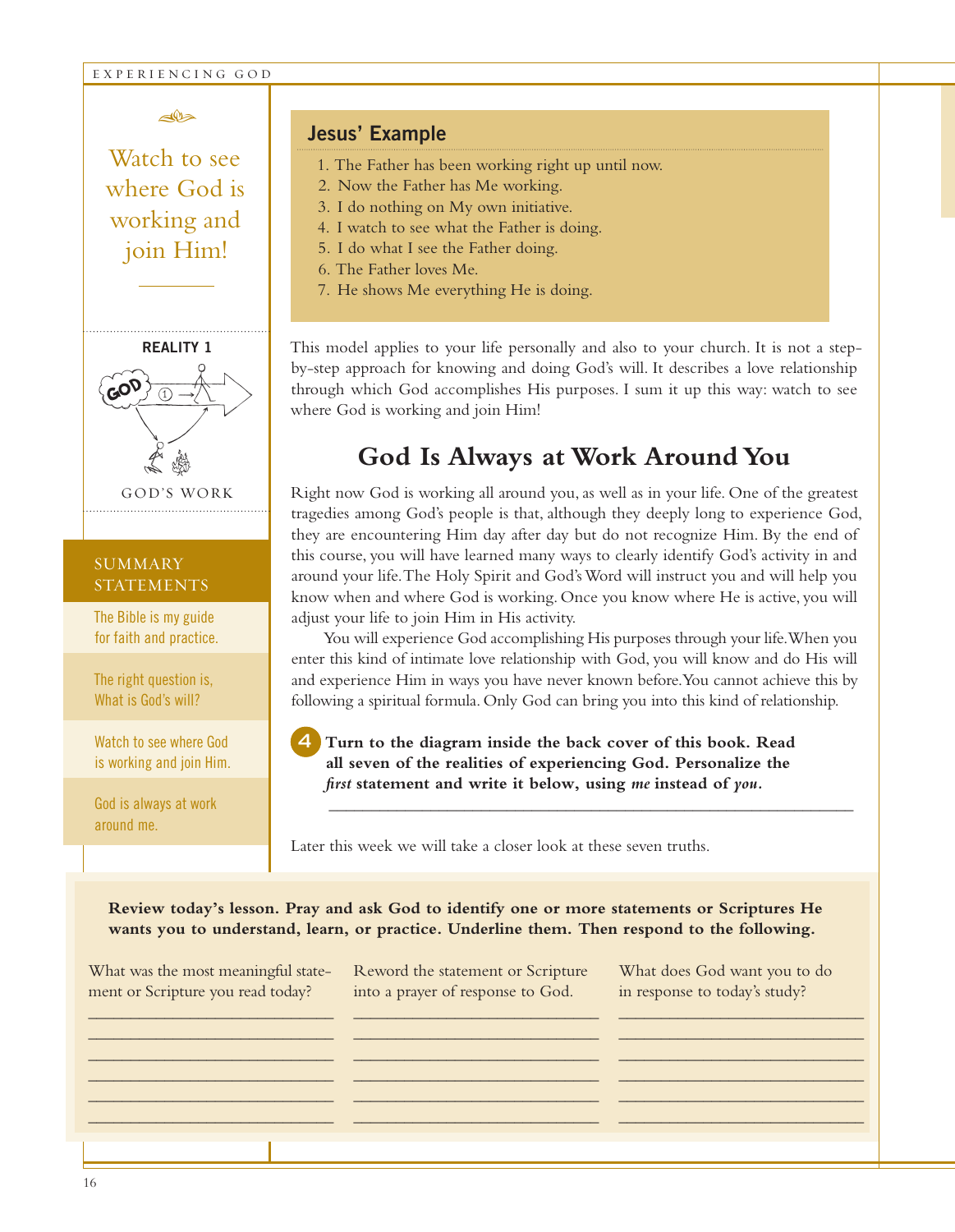# God Works Through His Servants, Part 1

We often act as though God tells us what He wants us to do and then sends us off by ourselves to try and do it. Then anytime we need Him, we can call on Him, and He comes to help us. That is not the biblical picture. When God is about to do something, He reveals it to His people. He wants to accomplish His work through His people or His servant.

When God is about to do something through you, He has to get you from where you are to where He is, so He tells you what He is doing. (Later, I will help you understand how you can clearly know when God is speaking to you.) When you know what God is doing, then you know what you need to do: you need to join Him. The moment you know God is doing something where you are, your life and its activity will be thrown in contrast to God and His activity. You cannot stay the way you are and go with God.

### **Seven Realities of Experiencing God**

The illustration below (and inside the back cover) summarizes the way you should respond to God's initiative in your life. The text of the realities is in the margin.



### YOU CANNOT STAY the way you are and go with God.

 $\lambda$ 

 $\frac{1}{4}$ 

- 1. God is always at work around you.
- 2. God pursues a continuing love relationship with you that is real and personal.
- 3. God invites you to become involved with Him in His work.
- 4. God speaks by the Holy Spirit through the Bible, prayer, circumstances, and the church to reveal Himself, His purposes, and His ways.
- 5. God's invitation for you to work with Him always leads you to a crisis of belief that requires faith and action.
- 6. You must make major adjustments in your life to join God in what He is doing.
- 7 You come to know God by experience as you obey Him, and He accomplishes His work through you.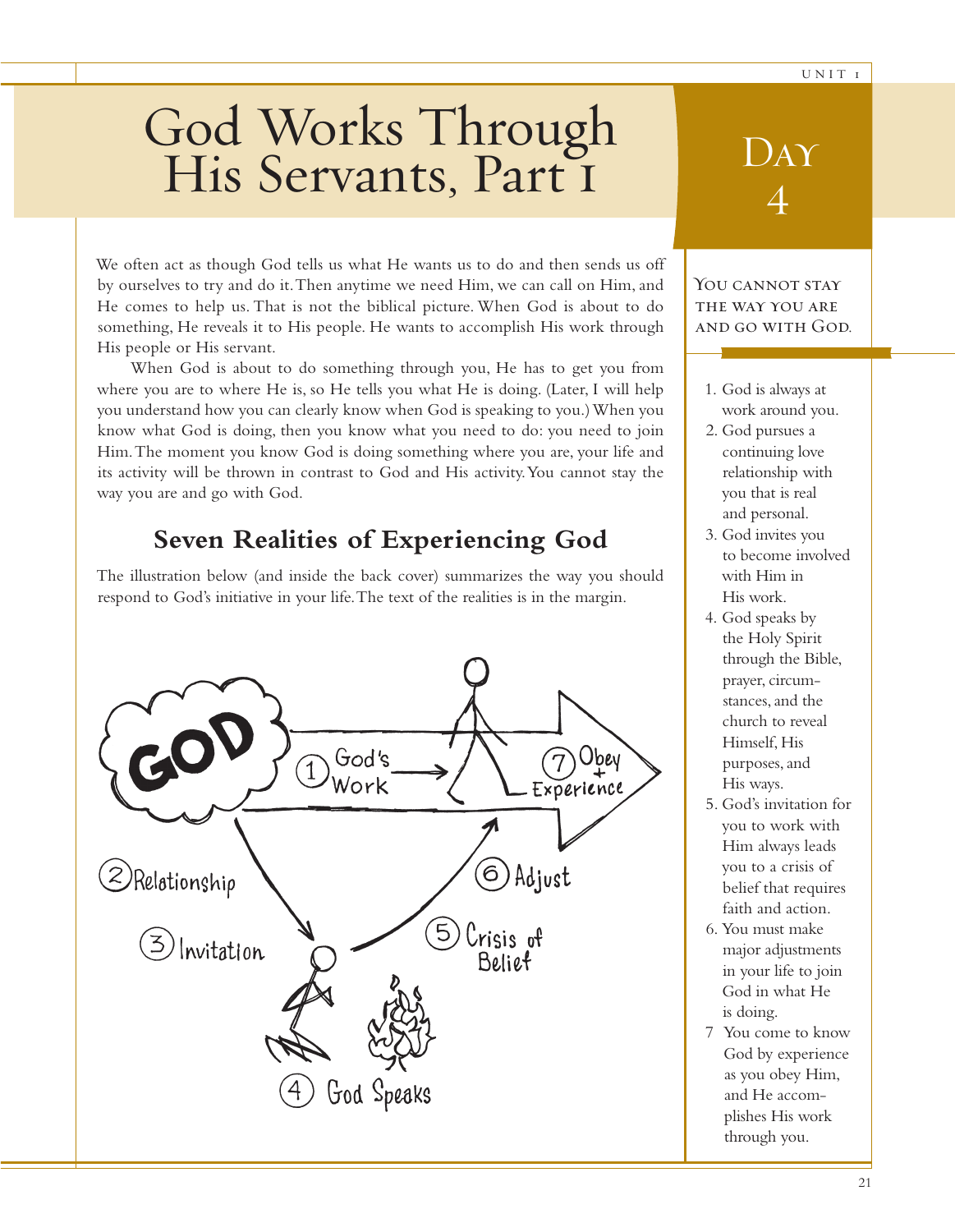

the Bible. Exodus 2–4 describes his early life and call to ministry. Other passages of Scripture also help us see how Moses came to know and follow God's will. Using the seven realities, let's look at Moses' call and response. (You may want to read Ex. 2–4 first.)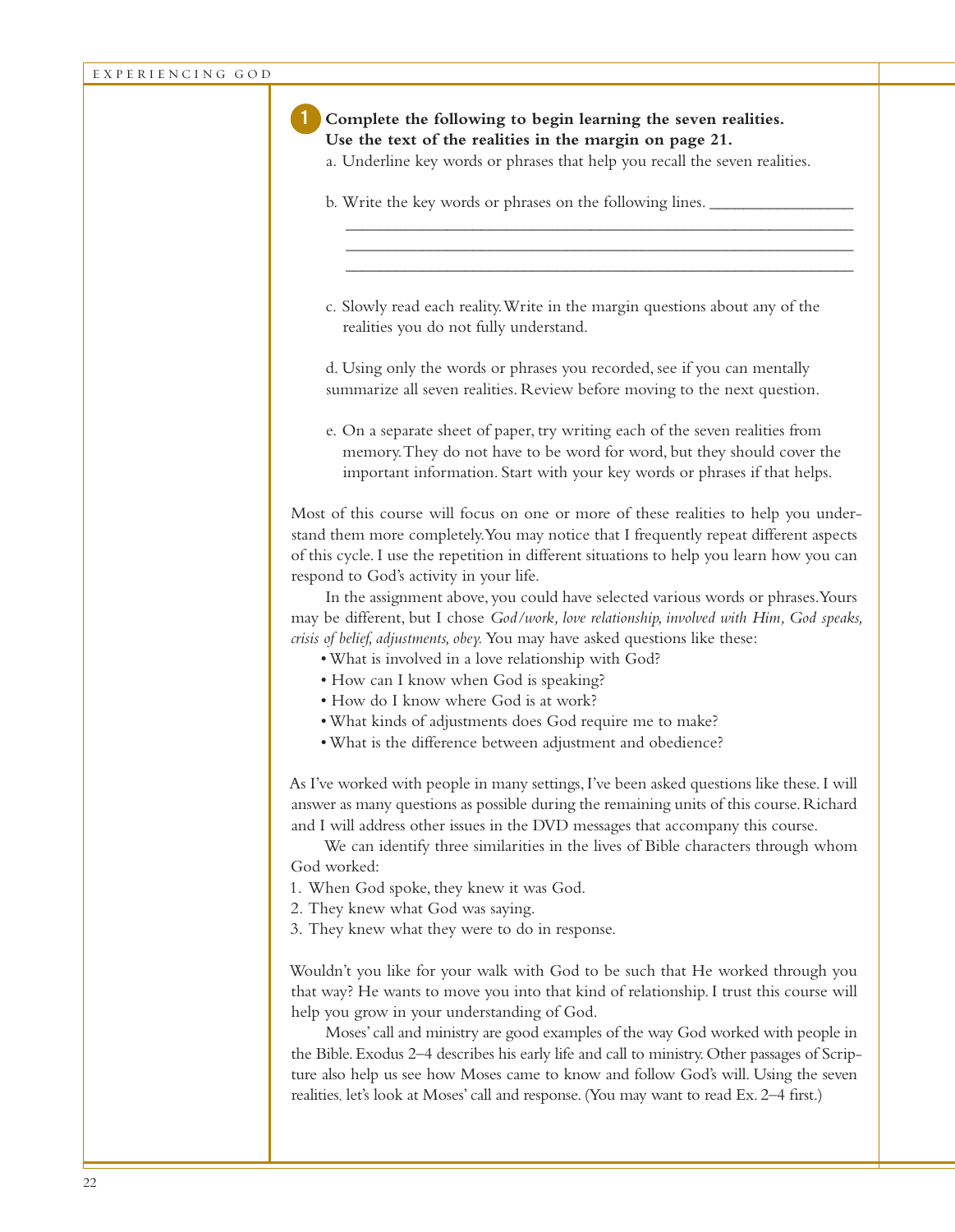### *Reality 1. God was already at work around Moses.*

"The Israelites groaned in their slavery and cried out, and their cry for help because of their slavery went up to God. God heard their groaning and he remembered his covenant with Abraham, with Isaac and with Jacob. So God looked on the Israelites and was concerned about them" (Ex. 2:23-25).

*Reality 2. God pursued a continuing love relationship with Moses that was real and personal.* God took the initiative to come to Moses and initiate a love relationship with him at the burning bush. God told Moses He would go with him into Egypt. Many texts throughout Exodus, Leviticus, Numbers, and Deuteronomy illustrate the way God pursued a continuing love relationship with Moses. Here is one example:

"The LORD said to Moses, 'Come up to me on the mountain and stay here, and I will give you the tablets of stone, with the law and commands I have written for their instruction.' When Moses went up on the mountain, the cloud covered it, and the glory of the LORD settled on Mount Sinai. Moses entered the cloud as he went on up the mountain. And he stayed on the mountain forty days and forty nights" (Ex. 24:12,15-16,18).

### *Reality 3. God invited Moses to become involved with Him in His work.*

**2**

"I have come down to rescue them [the Israelites] from the hand of the Egyptians and to bring them up out of that land into a good and spacious land. So now, go. I am sending you to Pharaoh to bring my people the Israelites out of Egypt" (Ex. 3:8,10).

**Answer the following questions about the three preceding statements.** a. Reality 1: What was God already doing for Israel?

\_\_\_\_\_\_\_\_\_\_\_\_\_\_\_\_\_\_\_\_\_\_\_\_\_\_\_\_\_\_\_\_\_\_\_\_\_\_\_\_\_\_\_\_\_\_\_\_\_\_\_\_\_\_\_\_\_\_\_\_

- b. Reality 2: What evidence demonstrates God wanted a real and personal relationship with Moses? \_
- c. Reality 3: How did God want to involve Moses in the work He was already doing?

(1) God had a purpose He was accomplishing in Moses' world. Even though Moses was an exile in the desert, he was on God's schedule, in the fullness of God's timing, in the middle of God's will. When God was about to deliver the children of Israel, the important factor was not God's will for Moses. The critical truth was God's will for Israel. (2) God's purpose was to deliver the children of Israel. Moses was the one through whom God wanted to work to accomplish His purposes. (3) Time and again God invited Moses to talk with Him and to be with Him. God initiated and maintained a growing relationship with Moses. This relationship was based on love, and God daily fulfilled His purposes through His friend Moses. (For other examples of the love relationship, see Ex. 33:7–34:10; Num. 12:6-8.)

Whenever God prepares to do something, He reveals to a person or His people what He is going to do (see **Amos 3:7**). God accomplishes His work through His

### Amos 3:7

"Surely the Sovereign LORD does nothing without revealing his plan to his servants the prophets."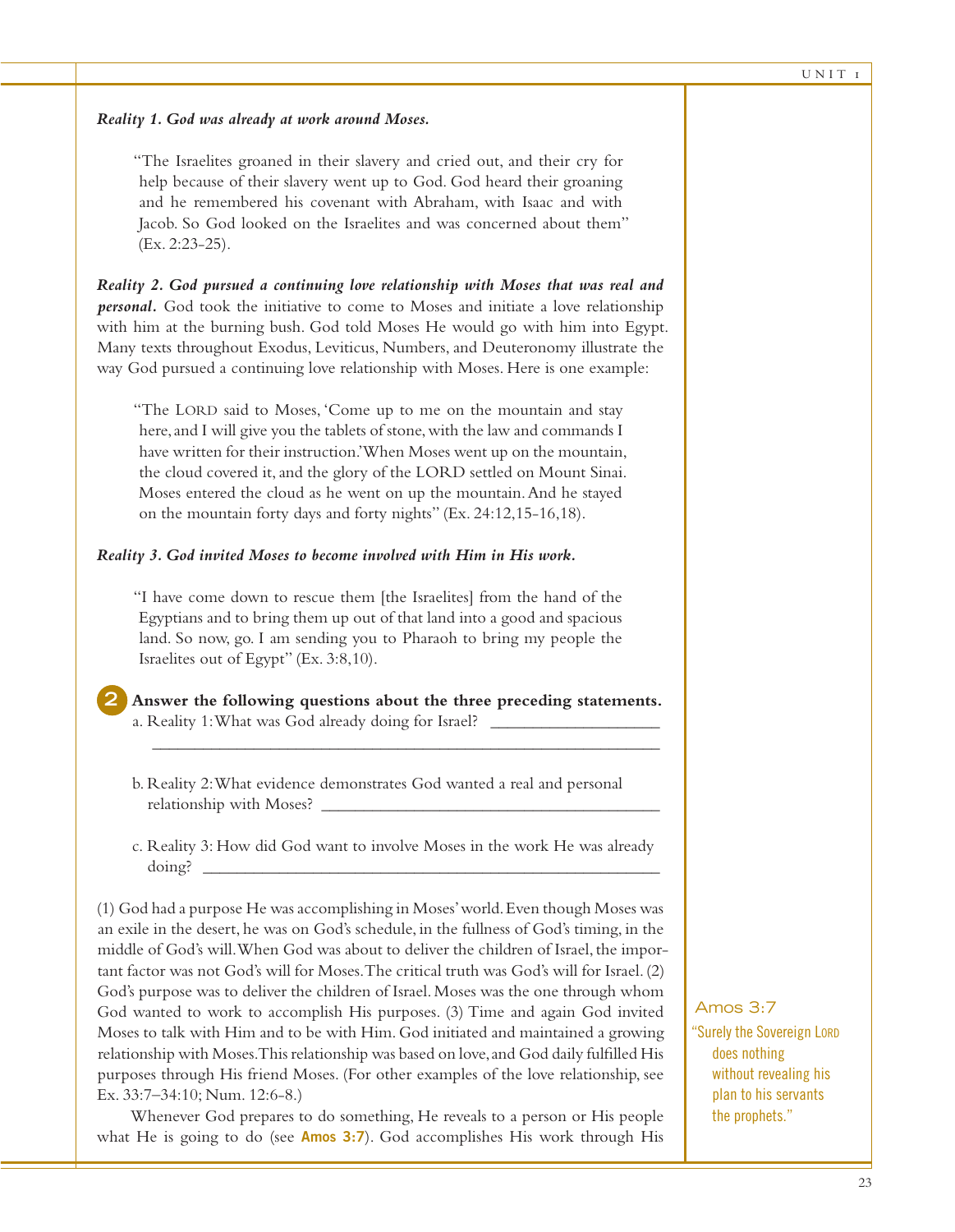### EXPERIENCING GOD

people. This is the way God will work with you. The Bible is designed to help you understand God's ways. Then when God starts to act in that manner in your life, you will recognize that it is He who is working.

This is a two-part lesson, so we will continue with statement 4 tomorrow. This two-part lesson will be summarized at the end of day 5.

### **Review today's lesson. Pray and ask God to identify one or more statements or Scriptures He wants you to understand, learn, or practice. Underline them. Then respond to the following.**

What was the most meaningful statement or Scripture you read today?

 $\_$  $\_$  $\_$  $\_$  $\_$  $\_$  Reword the statement or Scripture into a prayer of response to God.

\_\_\_\_\_\_\_\_\_\_\_\_\_\_\_\_\_\_\_\_\_\_\_\_\_\_\_\_\_ \_\_\_\_\_\_\_\_\_\_\_\_\_\_\_\_\_\_\_\_\_\_\_\_\_\_\_\_\_ \_\_\_\_\_\_\_\_\_\_\_\_\_\_\_\_\_\_\_\_\_\_\_\_\_\_\_\_\_ \_\_\_\_\_\_\_\_\_\_\_\_\_\_\_\_\_\_\_\_\_\_\_\_\_\_\_\_\_ \_\_\_\_\_\_\_\_\_\_\_\_\_\_\_\_\_\_\_\_\_\_\_\_\_\_\_\_\_ \_\_\_\_\_\_\_\_\_\_\_\_\_\_\_\_\_\_\_\_\_\_\_\_\_\_\_\_\_ What does God want you to do in response to today's study?

\_\_\_\_\_\_\_\_\_\_\_\_\_\_\_\_\_\_\_\_\_\_\_\_\_\_\_\_\_ \_\_\_\_\_\_\_\_\_\_\_\_\_\_\_\_\_\_\_\_\_\_\_\_\_\_\_\_\_ \_\_\_\_\_\_\_\_\_\_\_\_\_\_\_\_\_\_\_\_\_\_\_\_\_\_\_\_\_ \_\_\_\_\_\_\_\_\_\_\_\_\_\_\_\_\_\_\_\_\_\_\_\_\_\_\_\_\_ \_\_\_\_\_\_\_\_\_\_\_\_\_\_\_\_\_\_\_\_\_\_\_\_\_\_\_\_\_ \_\_\_\_\_\_\_\_\_\_\_\_\_\_\_\_\_\_\_\_\_\_\_\_\_\_\_\_\_

# $\bigcup$   $\Lambda \Upsilon$  $\frac{1}{5}$

God reveals what HE IS ABOUT TO DO. THAT REVELATION becomes an invitation to join Him.

# God Works Through His Servants, Part 2

Yesterday you studied the first three realities of God's working with Moses. Now look at the last four.

*Reality 4. God spoke to reveal Himself, His purposes, and His ways.*

"There the angel of the LORD appeared to him in flames of fire from within a bush. … God called to him from within the bush, 'Moses! Moses!' And Moses said, 'Here I am.'

 'Do not come any closer,' God said. 'Take off your sandals, for the place where you are standing is holy ground.' Then he said, 'I am the God of your father, the God of Abraham, the God of Isaac and the God of Jacob.'

 "The LORD said, 'I have indeed seen the misery of my people in Egypt. I have heard them crying out because of their slave drivers, and I am concerned about their suffering. So I have come down to rescue them from the hand of the Egyptians and to bring them up out of that land into a good and spacious land' " (Ex. 3:2-8).

> "When a prophet of the LORD is among you, I reveal myself to him in visions, I speak to him in dreams. But this is not true of my servant Moses; he is faithful in all my house. With him I speak face to face" (Num. 12:6-8).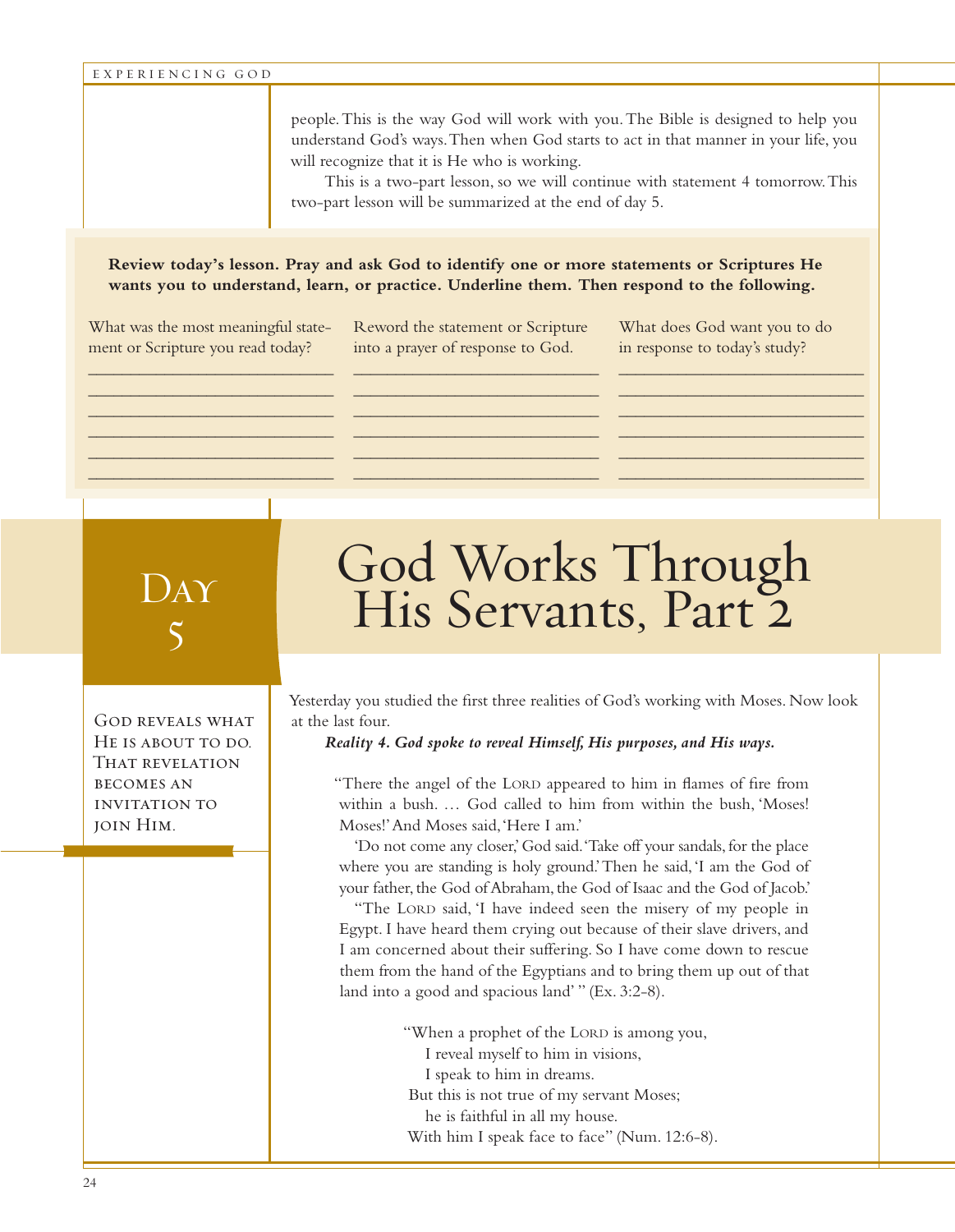*Reality 5. God's invitation for Moses to work with Him led to a crisis of belief that required faith and action.* Moses expressed a crisis of belief when he made the following statements to God.

"Who am I, that I should go to Pharaoh and bring the Israelites out of Egypt?"

 "Suppose I go to the Israelites and say to them, 'The God of your fathers has sent me to you,' and they ask me, 'What is his name?' Then what shall I tell them?"

 "What if they do not believe me or listen to me and say, 'The LORD did not appear to you' "?

 "O Lord, I have never been eloquent, neither in the past nor since you have spoken to your servant. I am slow of speech and tongue."

"O Lord, please send someone else to do it" (Ex. 3:11,13; 4:1,10,13).

*Reality 6. Moses had to make major adjustments in his life to join God in what He was doing.* Moses' crisis called for faith and action.

"By faith Moses, when he had grown up, refused to be known as the son of Pharaoh's daughter. He chose to be mistreated along with the people of God rather than to enjoy the pleasures of sin for a short time. … By faith he left Egypt, not fearing the king's anger; he persevered because he saw him who is invisible. By faith he kept the Passover and the sprinkling of blood, so that the destroyer of the firstborn would not touch the firstborn of Israel. By faith the people passed through the Red Sea as on dry land; but when the Egyptians tried to do so, they were drowned" (Heb. 11:24-29).

"The LORD had said to Moses in Midian, 'Go back to Egypt, for all the men who wanted to kill you are dead.' So Moses took his wife and sons, put them on a donkey and started back to Egypt" (Ex. 4:19-20).

*Reality 7. Moses came to know God by experience as he obeyed God, and God accomplished His work through Moses.* Many texts throughout Exodus, Leviticus, Numbers, and Deuteronomy illustrate how God revealed His nature and His purposes to Moses. As Moses obeyed God, God accomplished through Moses what Moses could not do in his own strength. Here is one example in which Moses and the people came to know God as their Deliverer.

"Then the LORD said to Moses, 'Why are you crying out to me? Tell the Israelites to move on. Raise your staff and stretch out your hand over the sea to divide the water so that the Israelites can go through the sea on dry ground. I will harden the hearts of the Egyptians so that they will go in after them. And I will gain glory through Pharaoh and all his army. …'

 "Then Moses stretched out his hand over the sea, and all that night the LORD drove the sea back with a strong east wind and turned it into dry land. The waters were divided, and the Israelites went through the sea on dry ground, with a wall of water on their right and on their left. The Egyptians pursued them.

 "Then the LORD said to Moses, 'Stretch out your hand over the sea so that the waters may flow back over the Egyptians and their chari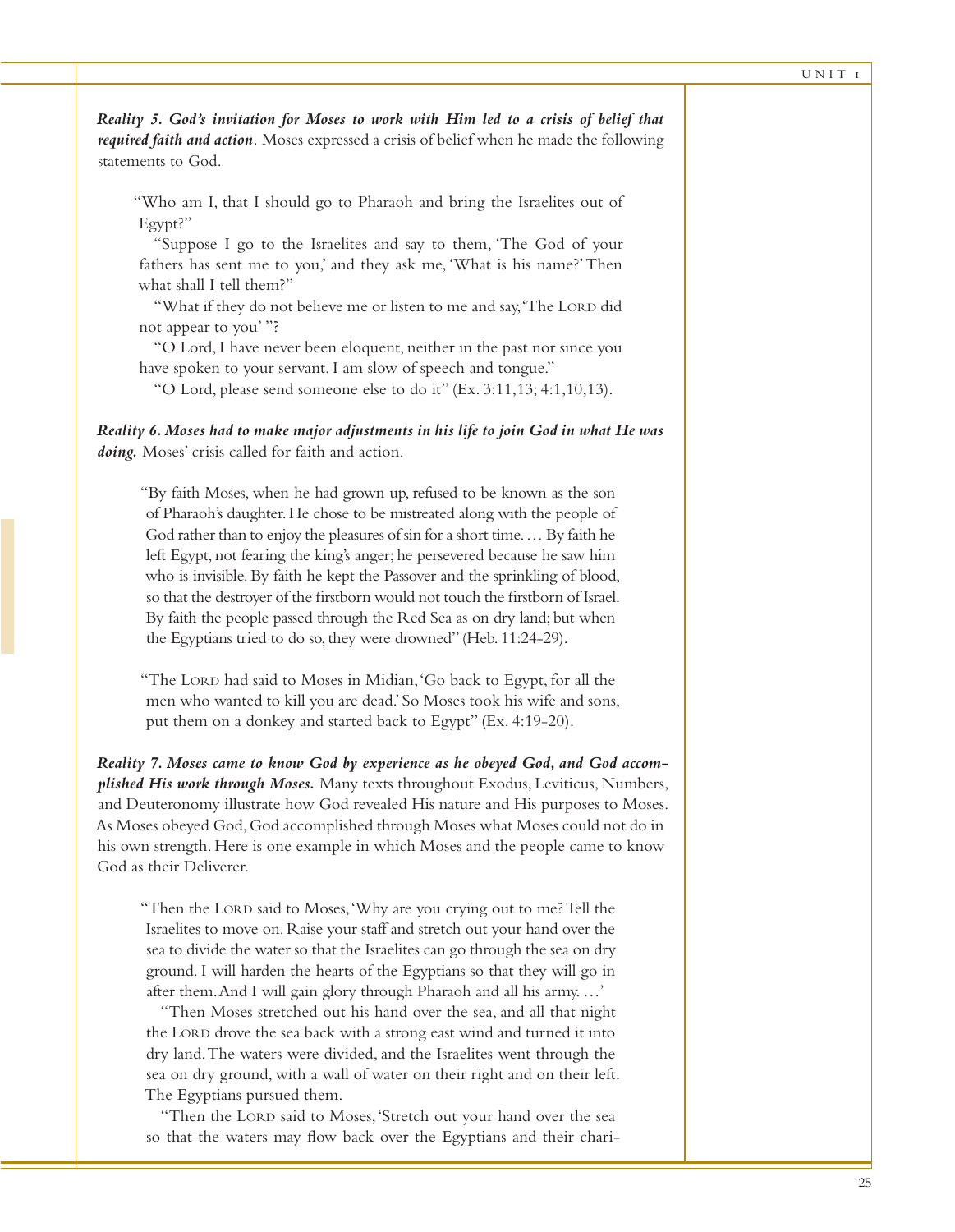**1**

ots and horsemen.' Moses stretched out his hand over the sea, and at daybreak the sea went back to its place.

 "But the Israelites went through the sea on dry ground, with a wall of water on their right and on their left. That day the LORD saved Israel from the hands of the Egyptians, and Israel saw the Egyptians lying dead on the shore. And when the Israelites saw the great power the LORD displayed against the Egyptians, the people feared the LORD and put their trust in him and in Moses his servant" (Ex. 14:15-17,21-23,26-27,29-31).

### **Answer the following questions about the last four realities.**

a. Reality 4: What did God reveal about Himself, His purposes, and His ways?

\_\_\_\_\_\_\_\_\_\_\_\_\_\_\_\_\_\_\_\_\_\_\_\_\_\_\_\_\_\_\_\_\_\_\_\_\_\_\_\_\_\_\_\_\_\_\_\_\_\_\_\_\_\_\_\_\_\_\_\_

\_\_\_\_\_\_\_\_\_\_\_\_\_\_\_\_\_\_\_\_\_\_\_\_\_\_\_\_\_\_\_\_\_\_\_\_\_\_\_\_\_\_\_\_\_\_\_\_\_\_\_\_\_\_\_\_\_\_\_\_

\_\_\_\_\_\_\_\_\_\_\_\_\_\_\_\_\_\_\_\_\_\_\_\_\_\_\_\_\_\_\_\_\_\_\_\_\_\_\_\_\_\_\_\_\_\_\_\_\_\_\_\_\_\_\_\_\_\_\_\_

- b. Reality 5: What did Moses have trouble believing about God?
- c. Reality 5: How would you summarize Moses' faith as it is described in Hebrews 11? \_\_\_\_\_\_\_\_\_\_\_\_\_\_\_\_\_\_\_\_\_\_\_\_\_\_\_\_\_\_\_\_\_\_\_\_\_\_\_\_\_\_\_\_\_\_\_
- d. Reality 6: What adjustments did Moses have to make? \_
- e. Reality 7: How do you think Moses felt when God delivered the Israelites through him? \_\_\_\_\_\_\_\_\_\_\_\_\_\_\_\_\_\_\_\_\_\_\_\_\_\_\_\_\_\_\_\_\_\_\_\_\_\_\_\_\_\_\_\_\_\_\_\_\_

God reveals what He is about to do. That revelation becomes an invitation to join Him. (4) God talked to Moses about His will. God wanted Moses to go to Egypt to be His instrument to deliver the Israelites from their bondage. God revealed to Moses His holiness, His mercy, His power, His name, and His purpose to keep His promise to Abraham and to give Israel the promised land. (5) Moses offered many objections. He questioned whether God could do such a great work through someone like him (see Ex. 3:11), whether the Israelites would believe God had appeared to him (see Ex. 4:1), and whether he was capable of speaking eloquently enough to accomplish the task (see Ex. 4:10). In each case Moses was really doubting God more than himself. Moses faced a crisis of belief: is God really able to do what He says? (5) Moses' faith is described in Hebrews, however, as a model of self-sacrifice and trust in almighty God. Once God let Moses know what He was about to do, that revelation became Moses' invitation to join Him. (6) Moses made the necessary adjustments to orient his life to God. Moses had to come to the place where he believed God could do everything He said He would do. Then he had to leave his job and in-laws and move to Egypt. After making these adjustments, he was in a position to obey God. That did not mean he was going to do something all by himself for God. It meant he was going to be where God was working so God would do what He had purposed to do in the first place. Moses was a servant who was *moldable,* and he *remained* at God's disposal to be used as God chose. God accomplished His purposes through him. When God does a God-sized work through your life, you will be humbled before Him. (7) Moses must have felt unworthy to be used in such a significant way. Moses obeyed and did everything God told him. Then God accomplished through Moses all He intended. Every step of obedience brought Moses (and Israel) to a greater knowledge of God (see Ex. 6:1-8).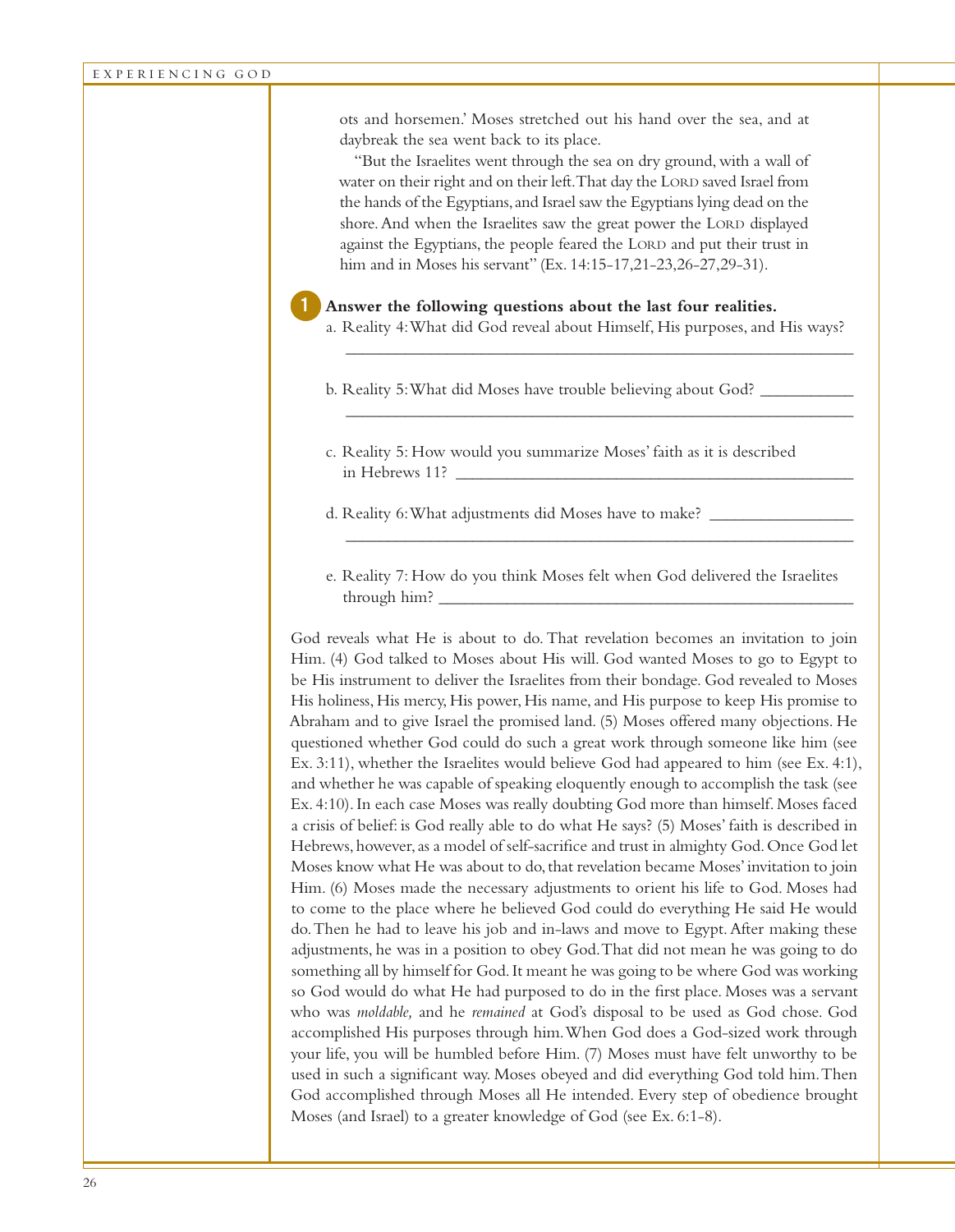### **What Can One Ordinary Person Do?**

A wonderful Scripture that has helped me at this point is "Elijah was a man just like us. He prayed earnestly that it would not rain, and it did not rain on the land for three and a half years. Again he prayed, and the heavens gave rain, and the earth produced its crops" (Jas. 5:17-18). Elijah was an ordinary man just like us. He prayed, and God responded powerfully.

When God healed the crippled beggar through Peter, **Peter and John** were called before the Sanhedrin (the highest Jewish court in the land) to give an account of their actions. Filled with the Holy Spirit, Peter boldly spoke to the religious leaders. Notice the leaders' response: "When they saw the courage of Peter and John and realized that they were unschooled, *ordinary men,* they were astonished and they took note that these men had been with Jesus" (Acts 4:13, emphasis added).

The people you generally see in the Scriptures were ordinary. Their relationships with God and the activity of God made them extraordinary. Did you notice this statement: the leaders recognized Peter and John "had been with Jesus"? Anyone who takes the time to enter an intimate relationship with God can see Him do extraordinary things through his or her life.

**Dwight L. Moody** was a poorly educated, unordained shoe salesman who felt God's call to preach the gospel. Early one morning he and some friends gathered for prayer, confession, and consecration. They heard Henry Varley say, "The world has yet to see what God can do with and for and through and in a man who is fully and wholly consecrated to Him."

Moody was deeply moved by those words. Later he listened to the great preacher Charles H. Spurgeon. Moody thought:

"The world had yet to see! with and for and through and in! A man!" Varley meant *any* man! Varley didn't say he had to be educated, or brilliant, or anything else! Just a *man*! Well, by the Holy Spirit in him, he'd [Moody] be *one* of those men. And then suddenly, in that high gallery, he saw something he'd never realized before,—it was not Mr. Spurgeon, after all, who was doing that work: it was God. And if God could use Mr. Spurgeon, why should He not use the rest of us, and why should we not all just lay ourselves at the Master's feet, and say to Him, "Send me! use me!"

Dwight L. Moody was an ordinary person who sought to be fully and wholly consecrated to Christ. One ordinary Christian in the hand of almighty God can do *anything*  God commands. Through this one common life God began to do the extraordinary. Moody became one of the greatest evangelists of modern times. He preached in revival services across Britain and America, where thousands and thousands came to Christ.

### **Could God work in extraordinary ways through your life to accomplish signifi cant things for His kingdom?** ❏ **Yes** ❏ **No 2**

You might say, "I'm not a D. L. Moody." You don't have to be. God doesn't want you to be a D. L. Moody. God wants you to be you and to let Him do through you whatever He chooses. When you believe nothing significant can happen through you, you have said more about your belief in God than you have declared about yourself. You have said that God is incapable of doing anything significant through you. The truth is, He

"The world has yet to see what God can do with and for and through and in a man who is fully and wholly consecrated to Him."

 $\triangle 2$ 

When you believe nothing significant can happen through you, you have said more about your belief in God than you have declared about yourself.

 $\triangle$